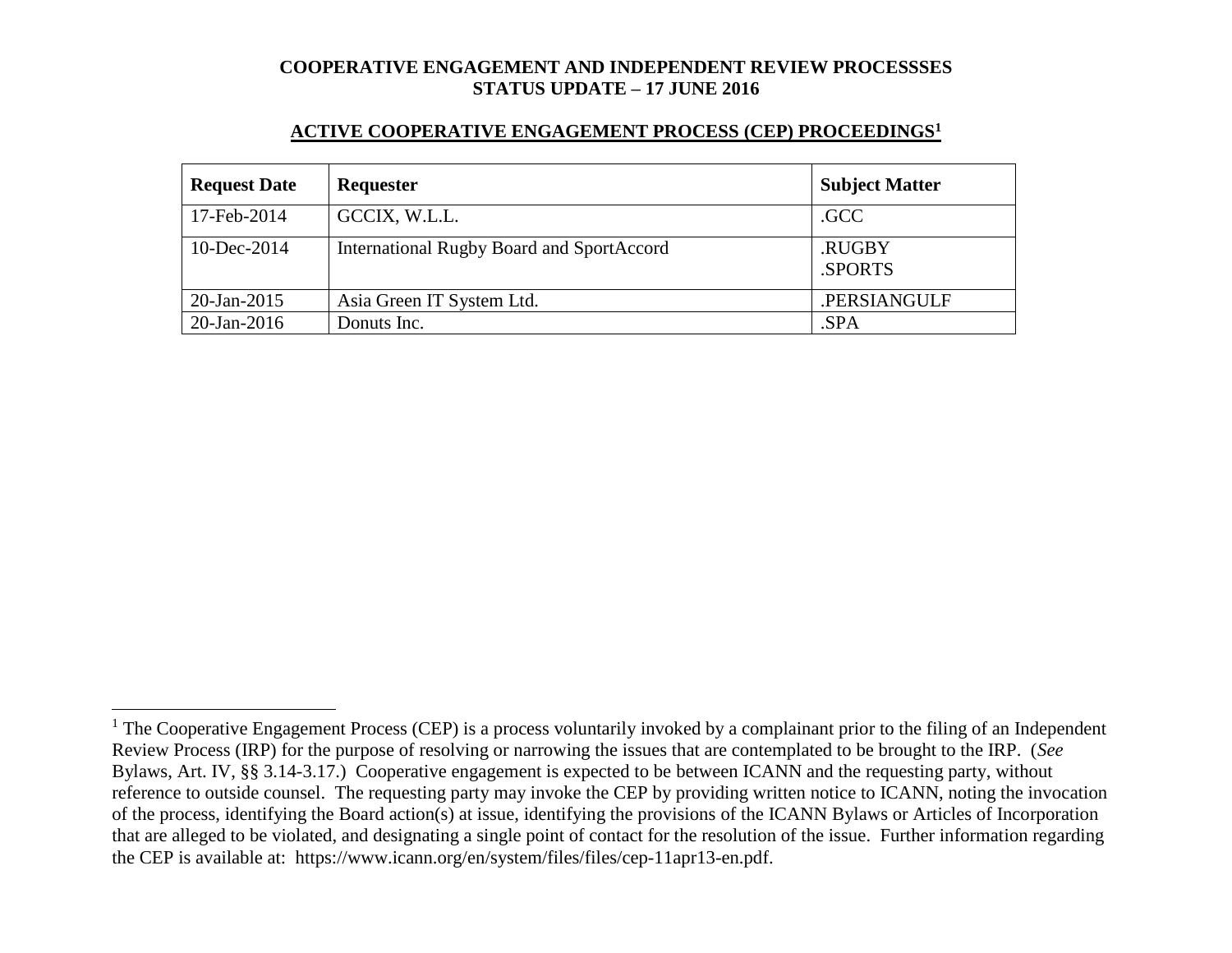#### **RECENTLY CLOSED COOPERATIVE ENGAGEMENT PROCESS (CEP) PROCEEDINGS**

| Date<br>Request       | teauester | <b>Matter</b><br>nect<br>Sub | $\cdots$<br><b>IRP</b><br>$T^{\bullet}$<br>Deadline <sup>2</sup><br>Tling |
|-----------------------|-----------|------------------------------|---------------------------------------------------------------------------|
| $-Jul-2015$<br>14 - F | Nameshop  | <b>IDN</b>                   | 2016<br>June                                                              |

 $\overline{a}$ 

2

 $2^2$  The CEP process provides that "[i]f ICANN and the requester have not agreed to a resolution of the issues upon the conclusion of the cooperative engagement process, or if issues remain for a request for independent review, the requestor's time to file a request for independent review designated in the Bylaws shall be extended for each day of the cooperative engagement process, but in no event, absent mutual written agreement by the parties, shall the extension be for more than fourteen (14) days." (https://www.icann.org/en/system/files/files/cep-11apr13-en.pdf)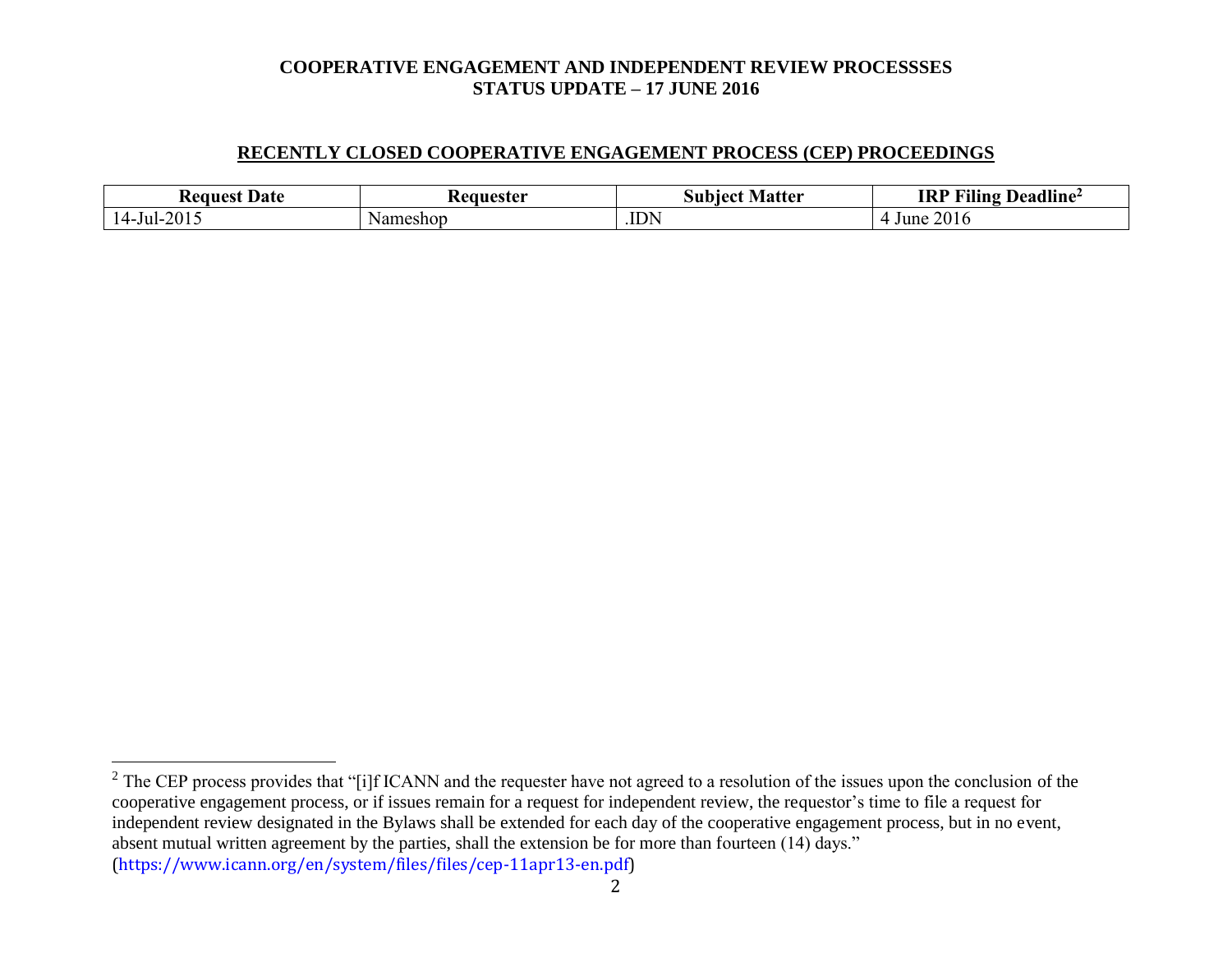### **ACTIVE INDEPENDENT REVIEW PROCESS (IRP) PROCEEDINGS<sup>3</sup>**

| <b>Date</b><br><b>ICANN</b><br><b>Received</b><br><b>Notice of</b><br><b>IRP</b> | Date IRP<br><b>Commenced</b><br>by ICDR | Requester                                                                                                | <b>Subject Matter</b> | <b>Status</b>                                                                                                                                                                                                                                                               |
|----------------------------------------------------------------------------------|-----------------------------------------|----------------------------------------------------------------------------------------------------------|-----------------------|-----------------------------------------------------------------------------------------------------------------------------------------------------------------------------------------------------------------------------------------------------------------------------|
| $21$ -Sept-2014                                                                  | 22-Sept-2014                            | Dot Registry, LLC<br>https://www.icann.org/resources/pa<br>ges/dot-registry-v-icann-2014-09-<br>$25$ -en | .INC<br>.LLC<br>.LLP  | Panel Selection: Full Panel was confirmed on 5<br>February 2015.<br>Materials: Written submissions, Declaration(s), and<br>Scheduling Orders are posted here.<br>Hearing(s): Final hearing took place on 29 March<br>2016; awaiting Final Declaration.                      |
| 5-Dec-2014                                                                       | 8-Dec-2014                              | <b>Gulf Cooperation Council</b><br>https://www.icann.org/resources/pa<br>$ges/gcc-v-icann-2014-12-06-en$ | .PERSIANGULF          | Panel Selection: Full panel confirmed on 2<br>December 2015.<br>Materials: Written submissions, Declaration(s), and<br>Scheduling Orders are posted here.<br>Hearing(s): Preliminary hearing took place on $6$<br>January 2016. Final hearing scheduled for 7 July<br>2016. |

 $\overline{a}$ 

<sup>&</sup>lt;sup>3</sup> The Independent Review Process (IRP) is a process by which any person materially affected by a decision or action by the Board that he or she asserts is inconsistent with the Articles of Incorporation or Bylaws may submit a request for independent review of that decision or action. (*See* Bylaws, Art. IV, § 3.) In order to be materially affected, the person must suffer injury or harm that is directly and causally connected to the Board's alleged violation of the Bylaws or the Articles of Incorporation, and not as a result of third parties acting in line with the Board's action. Further information regarding the IRP is available at: https://www.icann.org/resources/pages/mechanisms-2014-03-20-en.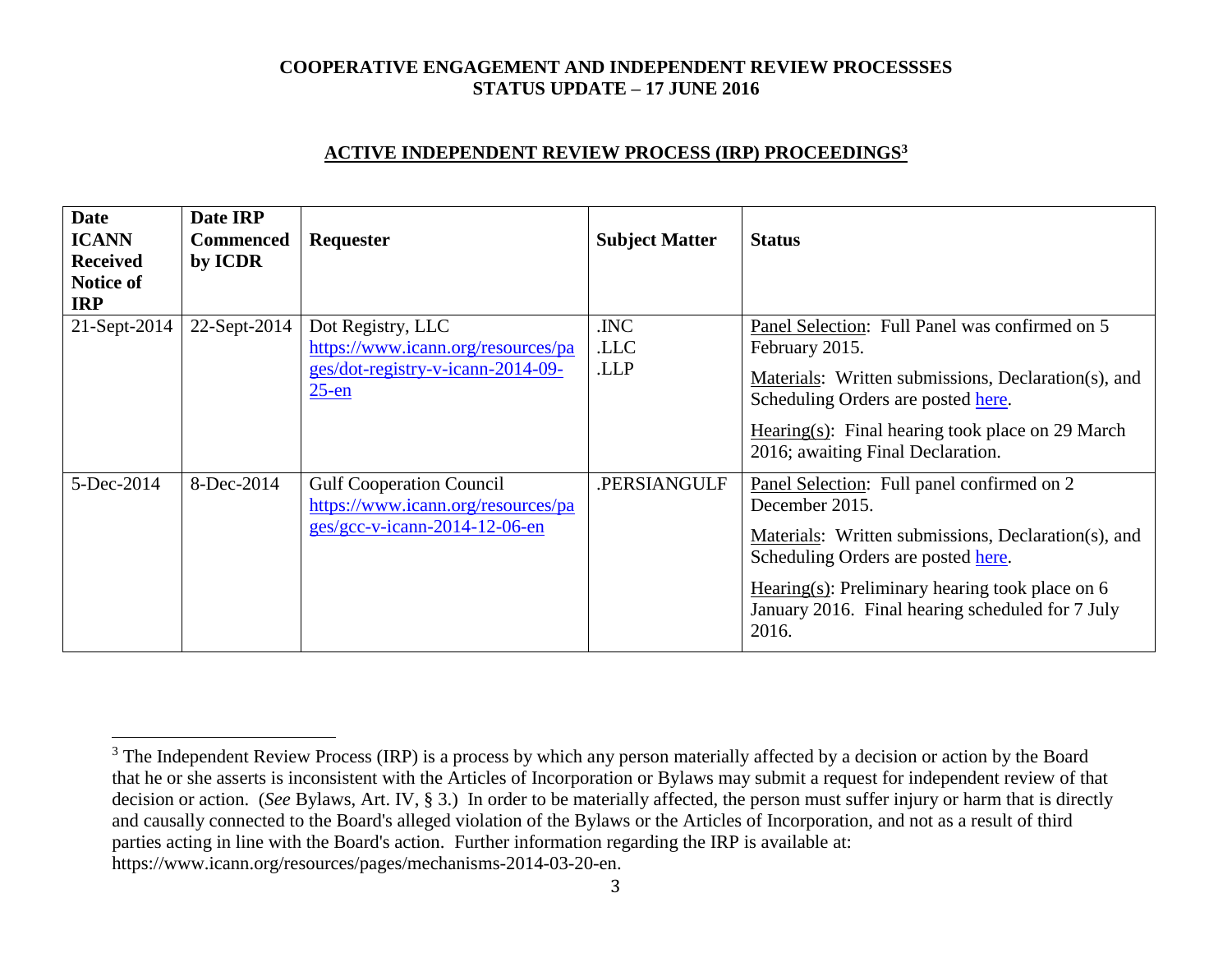| <b>Date</b><br><b>ICANN</b><br><b>Received</b><br>Notice of<br><b>IRP</b> | Date IRP<br><b>Commenced</b><br>by ICDR | Requester                                                                                                                              | <b>Subject Matter</b>  | <b>Status</b>                                                                                                                                                                                                                                                 |
|---------------------------------------------------------------------------|-----------------------------------------|----------------------------------------------------------------------------------------------------------------------------------------|------------------------|---------------------------------------------------------------------------------------------------------------------------------------------------------------------------------------------------------------------------------------------------------------|
| 19-Mar-2015                                                               | 24-Mar-2015                             | Dot Sport Limited<br>https://www.icann.org/resources/pa<br>ges/dot-sport-v-icann-2015-03-27-<br>en                                     | .SPORT                 | Panel Selection: Full Panel was confirmed on 3<br>September 2015.<br>Materials: Written submissions, Declaration(s),<br>and Scheduling Orders are posted here.<br>Hearing(s): Final hearing took place on $3$ May 2016;<br>awaiting Final Declaration.        |
| 24-Mar-2015                                                               | 7-Apr-2015                              | Corn Lake, LLC<br>https://www.icann.org/resources/pa<br>ges/corn-lake-v-icann-2015-04-07-<br>en                                        | .CHARITY               | Panel Selection: Full Panel was confirmed on 17<br>September 2015.<br>Materials: Written submissions, Declaration(s),<br>and Scheduling Orders are posted here.<br>$Hearing(s)$ : Final hearing took place on 8 February<br>2016; awaiting Final Declaration. |
| 15-Dec-2015                                                               | 16-Dec-2015                             | Asia Green IT Systems Bilgisayar<br>San. ve Tic. Ltd. Sti.<br>https://www.icann.org/resources/pa<br>ges/irp-agit-v-icann-2015-12-23-en | .ISLAM<br><b>HALAL</b> | Panel Selection: Full Panel was confirmed on 23<br><b>March 2016.</b><br>Materials: Written submissions, Declaration(s),<br>and Scheduling Orders are posted here.<br>Hearing(s): Final hearing scheduled for $6$<br>September 2016.                          |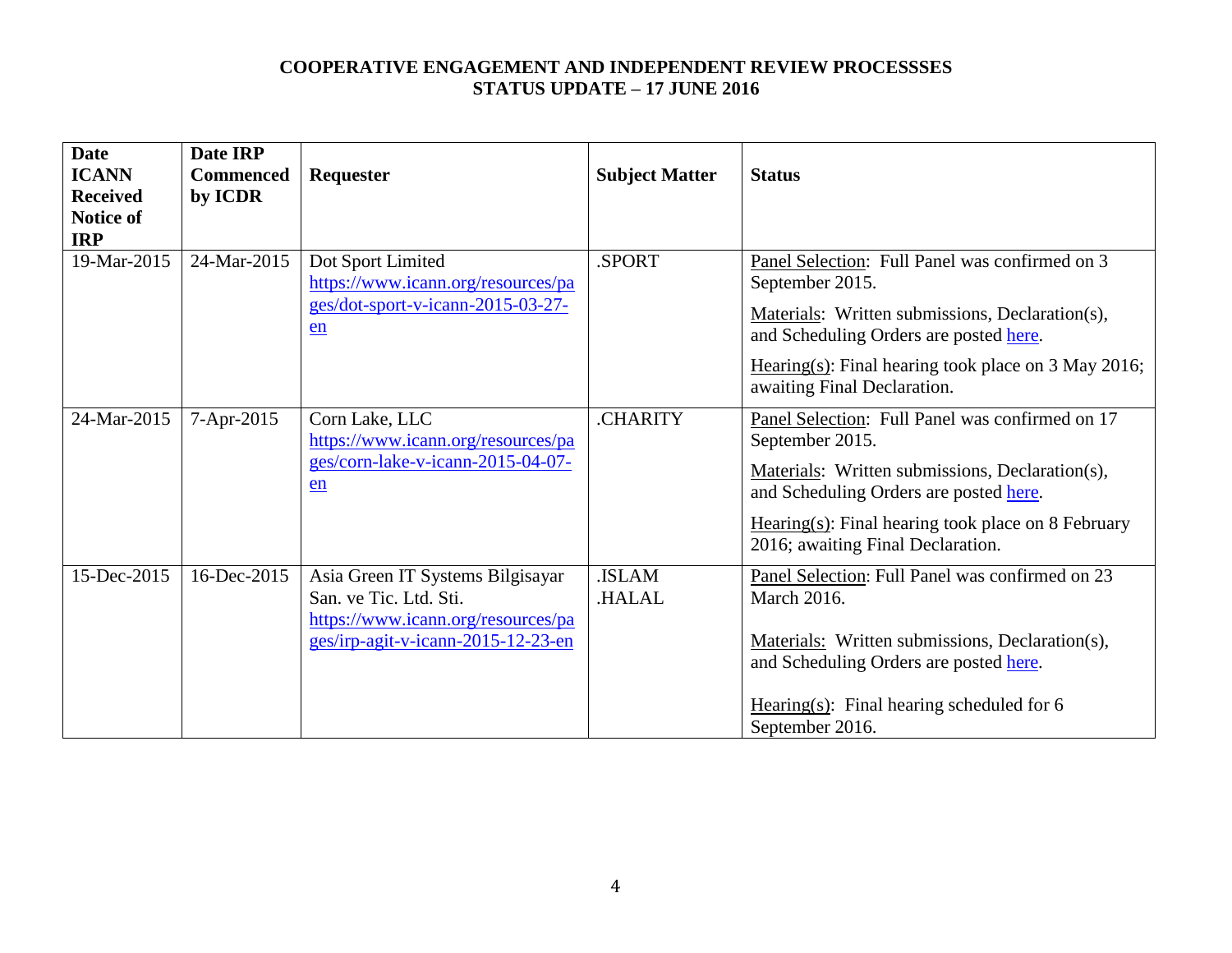| <b>Date</b>     | Date IRP         |                                    |                       |                                                       |
|-----------------|------------------|------------------------------------|-----------------------|-------------------------------------------------------|
| <b>ICANN</b>    | <b>Commenced</b> | <b>Requester</b>                   | <b>Subject Matter</b> | <b>Status</b>                                         |
| <b>Received</b> | by ICDR          |                                    |                       |                                                       |
| Notice of       |                  |                                    |                       |                                                       |
| <b>IRP</b>      |                  |                                    |                       |                                                       |
| 10-Feb-2016     | 10-Feb-2016      | Commercial Connect, LLC            | .SHOP                 | Panel Selection: Two panelists have been              |
|                 |                  | https://www.icann.org/resources/pa |                       | appointed; awaiting appointment of third panelist.    |
|                 |                  | ges/irp-commercial-connect-v-      |                       |                                                       |
|                 |                  | icann-2016-02-16-en                |                       | Materials: Written submissions, Declaration(s),       |
|                 |                  |                                    |                       | and Scheduling Orders are posted here.                |
|                 |                  |                                    |                       |                                                       |
|                 |                  |                                    |                       | Hearing(s): Administrative hearing took place on      |
|                 |                  |                                    |                       | 29 February 2016. No other hearings are currently     |
|                 |                  |                                    |                       | scheduled.                                            |
|                 |                  |                                    |                       |                                                       |
| 1-Mar-2016      | 2-Mar-2016       | Amazon EU S.à.r.l.                 | .AMAZON               | Panel Selection: Two panelists have been appointed;   |
|                 |                  | https://www.icann.org/resources/pa |                       | awaiting appointment of third panelist.               |
|                 |                  | ges/irp-amazon-v-icann-2016-03-    |                       |                                                       |
|                 |                  | $04$ -en                           |                       | Materials: Written submissions, Declaration(s), and   |
|                 |                  |                                    |                       | Scheduling Orders are posted here.                    |
|                 |                  |                                    |                       |                                                       |
|                 |                  |                                    |                       | Hearing(s): Administrative hearing took place on $14$ |
|                 |                  |                                    |                       | March 2016. No other hearings are currently           |
|                 |                  |                                    |                       | scheduled.                                            |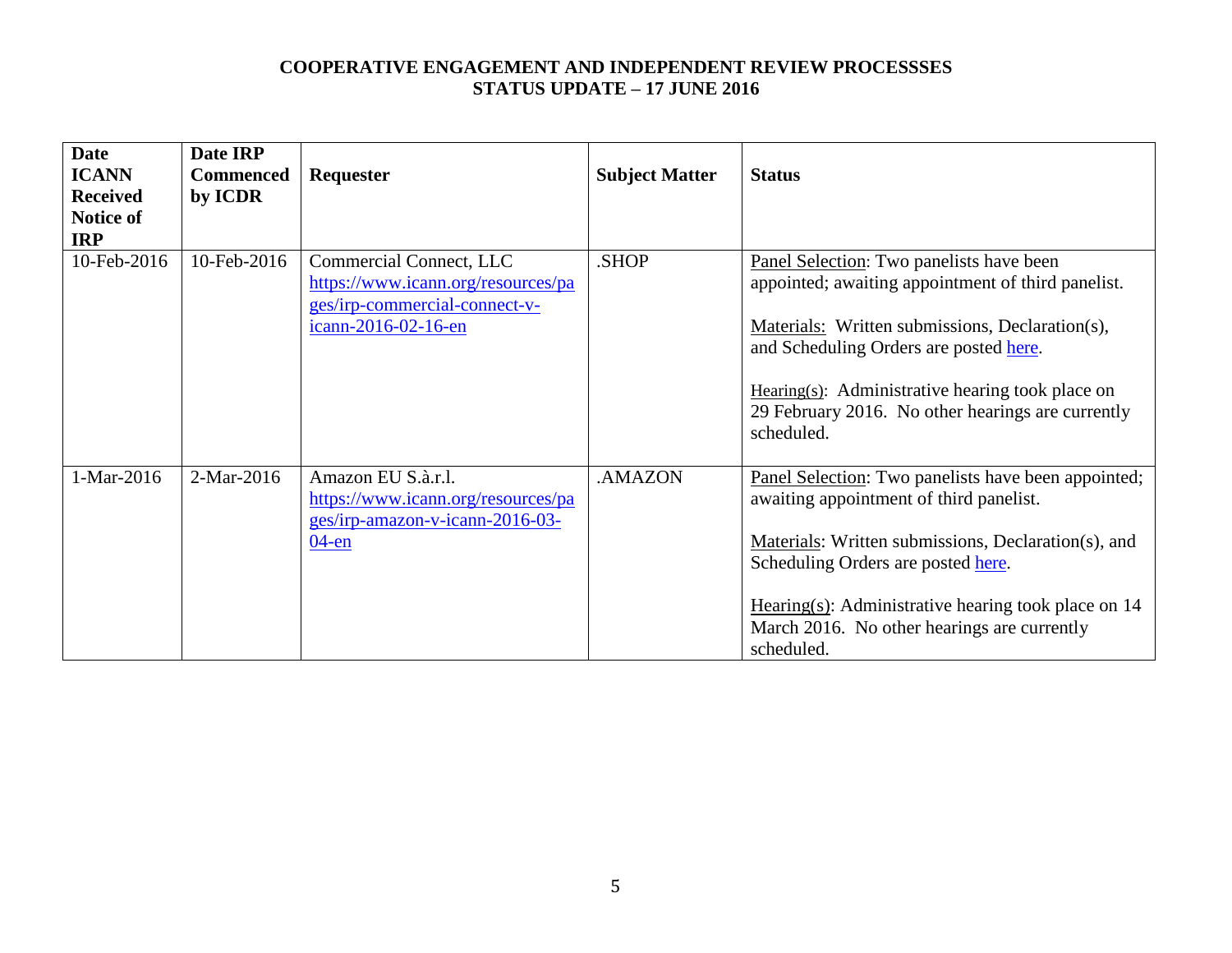| <b>Date ICANN</b><br><b>Received</b><br><b>Notice of</b><br><b>IRP</b> | Date IRP<br><b>Commenced</b><br>by ICDR | <b>Requester</b>                                                                                                                                                                                       | <b>Subject</b><br><b>Matter</b>   | <b>Date IRP Closed</b>                                                     | Date of Board<br><b>Consideration of IRP</b><br><b>Panel's Final</b><br>Declaration <sup>4</sup> |
|------------------------------------------------------------------------|-----------------------------------------|--------------------------------------------------------------------------------------------------------------------------------------------------------------------------------------------------------|-----------------------------------|----------------------------------------------------------------------------|--------------------------------------------------------------------------------------------------|
| 10-Mar-2015<br>(.HOTEL)                                                | 12-Mar-2015                             | Despegar Online SRL; Donuts, Inc.<br>Spring McCook, LLC; Famous Four<br>Media Limited- dot Hotel Limited;                                                                                              | .HOTEL,<br>.ECO<br>[consolidated] | 12-Feb-2016                                                                | 10-Mar-2016 (See<br>Board consideration of<br><b>Final Declaration</b>                           |
| 13-Mar-2015<br>(ECO)                                                   |                                         | Fegistry, LLC; and Radix FZC<br>(.HOTEL) and Little Birch, LLC and<br>Minds + Machines Group Limited<br>(ECO)<br>https://www.icann.org/resources/pag<br>es/various-v-icann-eco-hotel-2015-<br>09-02-en | on 12 May<br>2015]                |                                                                            | here.)                                                                                           |
| 22-Oct-2015                                                            |                                         | dotgay LLC                                                                                                                                                                                             | .GAY                              | Withdrawn:<br>18-April-2016                                                | N/A                                                                                              |
| 8-Oct-2014                                                             | 13-Oct-2014                             | Donuts Inc.<br>https://www.icann.org/resources/pag<br>es/donuts-v-icann-2014-10-13-en                                                                                                                  | .RUGBY<br>.SPORTS                 | Final Decl.<br>Signed:<br>5-May-2016<br>Final Decl. Rec'd:<br>12-May-2016  | Scheduled for June<br>2016 Board meeting                                                         |
| 30-Sep-2015                                                            | 5-Oct-2015                              | Afilias Limited, BRS Media, Inc.,<br>Tin Dale, LLC<br>https://www.icann.org/resources/pag<br>es/afilias-brs-tin-llc-v-icann-2015-<br>$10-12$ -en                                                       | .RADIO                            | Withdrawn:<br>18-May-2016<br><b>ICDR</b> notified<br><b>ICANN</b> that the | N/A                                                                                              |

## **RECENTLY CLOSED INDEPENDENT REVIEW PROCESS (IRP) PROCEEDINGS**

 $\overline{a}$ 

<sup>4</sup> Pursuant to Article IV, Section 3.21 of the ICANN Bylaws, "[w]here feasible, the Board shall consider the IRP Panel declaration at the Board's next meeting. The declarations of the IRP Panel, and the Board's subsequent action on those declarations, are final and have precedential value." (https://www.icann.org/resources/pages/governance/bylaws-en#IV)